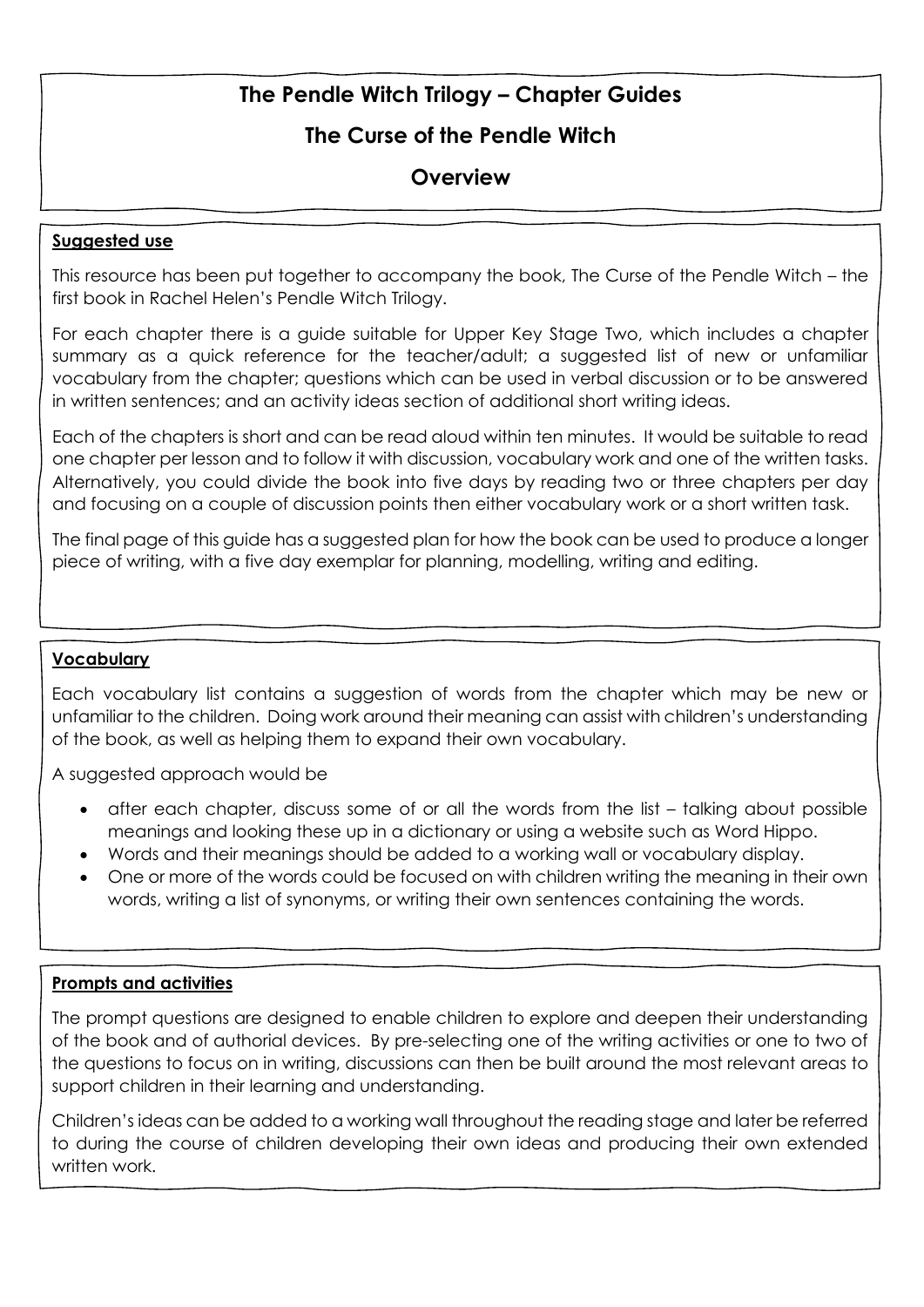### **The Curse of the Pendle Witch**

# **Chapter One**

### **Chapter Summary**

- Introduction to the main characters Alice and Izzy, two sisters who have recently moved to a remote farmhouse near Pendle Hill
- Story is narrated in first person and present tense by Alice
- It's the school holiday. Mum is renovating the house. The children go off together to the barn on the hill behind the house
- Next to the barn, they find a carved stone

#### **Vocabulary**

- Intensified
- Dominates
- Auburn
- Concession
- Solitude
- Indecipherable
- Dilapidated
- Retorts
- Lichen

### **Prompts for discussion / writing**

### **Activity ideas**

- Rewrite the end of the chapter from Izzy's point of view, instead of Alice's.
- Sketch the setting and label it with noun phrases from the chapter.
- Explore the use of brackets in the chapter and rewrite the sentences using different punctuation and structure.
- Write a prediction about what might happen in the next couple of chapters.

- What do we learn about the characters?
- What similarities and differences are there between Alice and Izzy?
- What do we learn about the setting?
- How does the setting compare to where our school is/where we live?
- Can you summarise what happens in the chapter in your own words?
- Why do you think the author has written the book in first person?
- Why do you think the author has written the book in present tense?
- What do you think the carved stone might be?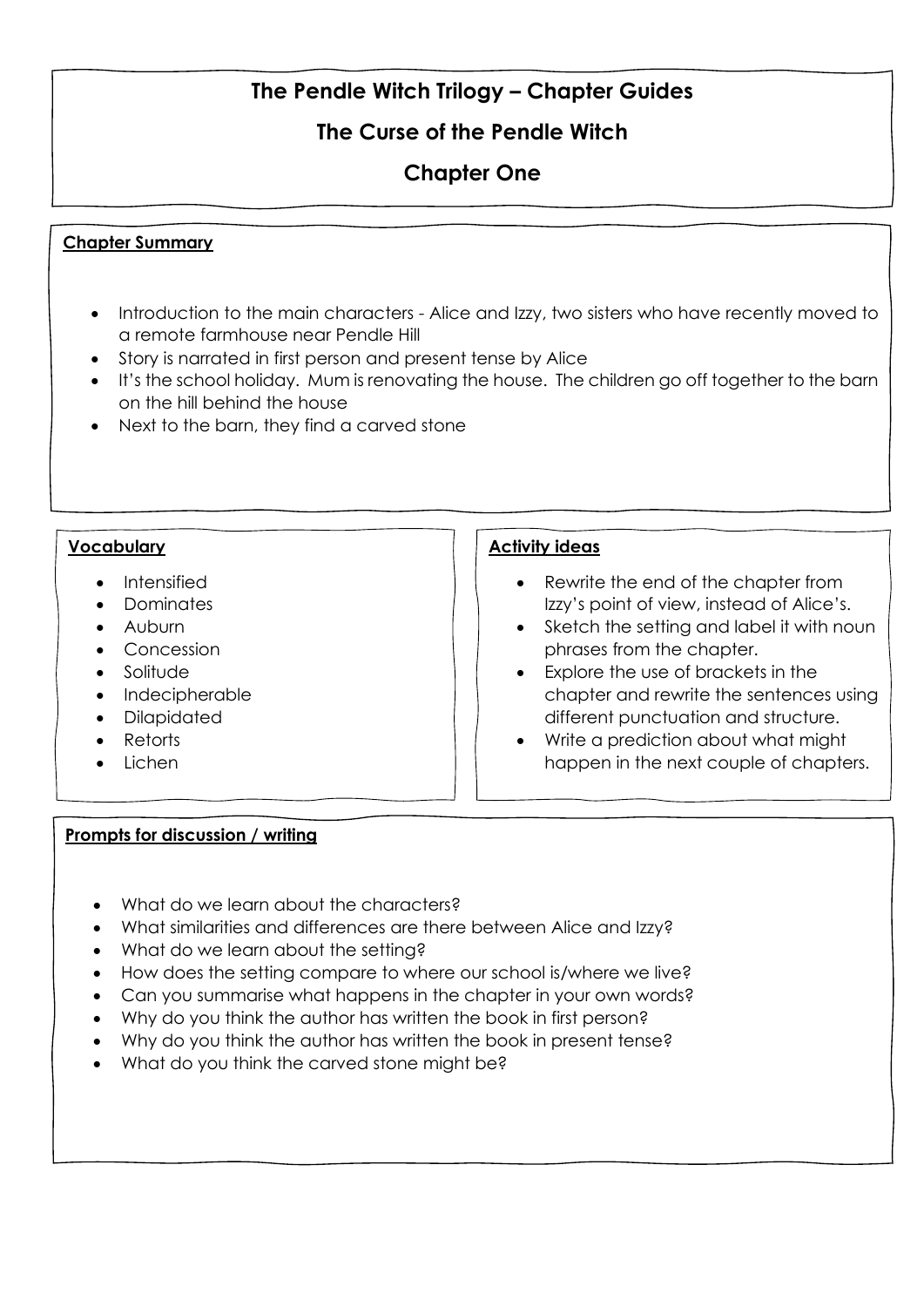## **The Curse of the Pendle Witch**

## **Chapter Two**

### **Chapter Summary**

- Alice and Izzy ask mum to help with digging up the stone, but she says she's too busy
- Alice and Izzy spend all morning trying to dig up the stone
- Izzy realises she hasn't had lunch and stomps back to the house
- Mum is angry with them because of the mess they have made

### **Vocabulary**

- Debris
- Scurry
- Determinedly
- Oblivious
- Anticipation
- Frantically

### **Activity ideas**

- Rewrite the chapter, using a diary format (past tense, recounting the day that has happened). This could be done in role as Alice, or for more of a challenge, in role as Izzy or Mum.
- Revisit chapter one and the use of brackets. Practice writing sentences using brackets for adding extra information to parts of this chapter.

- What new things do we learn about the characters?
- What new things do we learn about the setting?
- How do you think Alice feels at different points of the chapter when Mum won't help? When Izzy stops helping? When Izzy goes back home and tells Mum it's Alice's fault? When they get home and Mum is angry with them?
- Can you summarise what happens in the chapter in your own words?
- Read the last page of the chapter again would you have reacted the same as Izzy in that situation? What might you have done differently?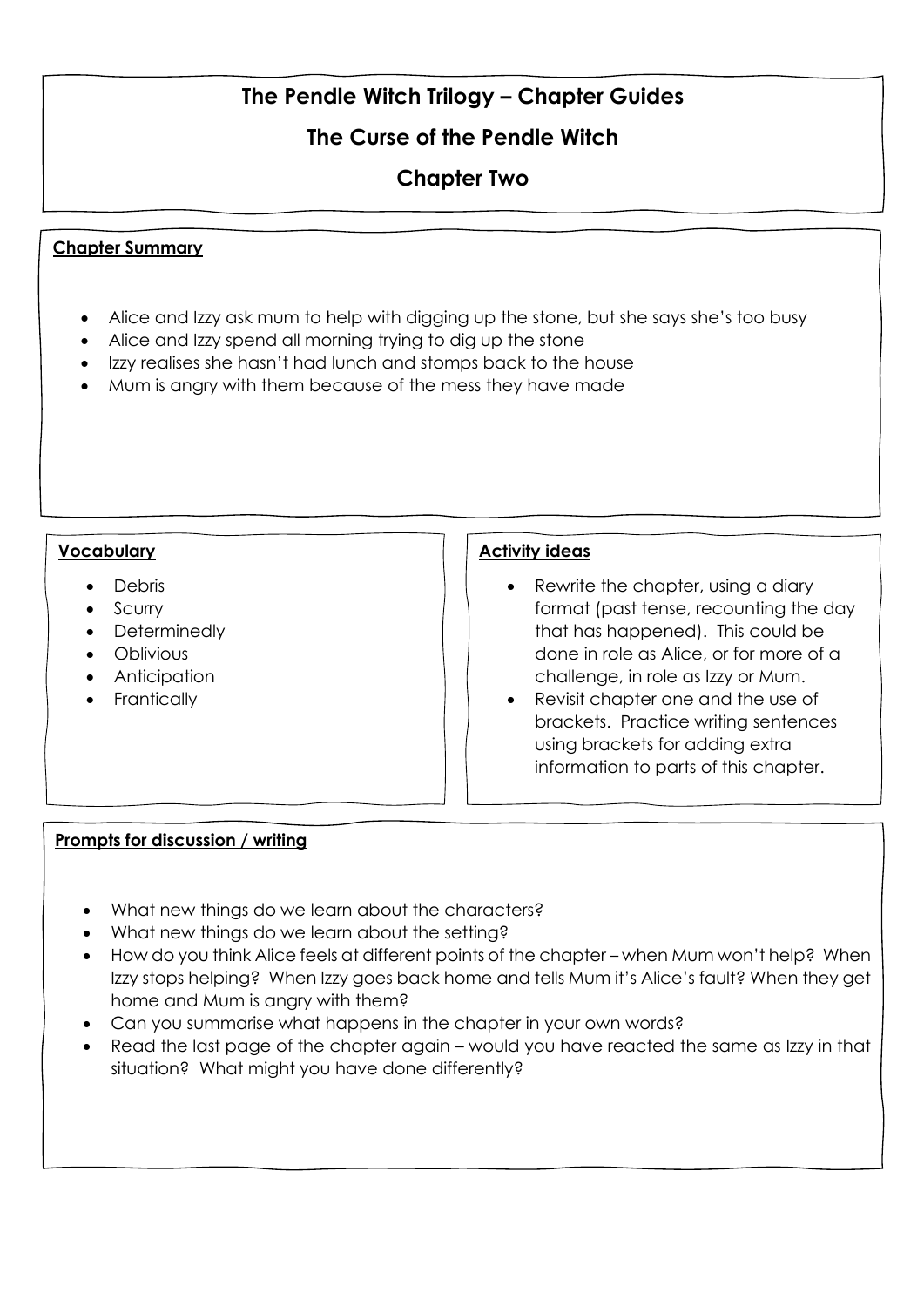## **The Curse of the Pendle Witch**

## **Chapter Three**

### **Chapter Summary**

- Alice, Izzy and Mum eat their evening meal together on the patio because Mum has ripped the kitchen out, ready for a new one coming the following week
- Dad is late home from work and Mum is annoyed by it
- Izzy is sulking and not talking
- Alice and Izzy go back to the stone with Floss and their parents
- The parents think the stone is from a cheese press
- They take the stone to the house then return to the field to fill in the hole
- Floss makes the hole bigger and finds something wrapped in dark red cloth

### **Vocabulary**

- Restricted
- Disapprovingly
- Stubbornly
- Interiects
- Unison
- Pleadingly
- Theatrical
- Anticipation

### **Activity ideas**

- Research what a cheese press is and how they work.
- Vocabulary focus revisit the new/unfamiliar vocabulary discussed so far. Write sentences using a selection of the words.

- What is the stone they have found?
- How do they feel about finding it?
- What do they decide to do with it?
- How do they then find something else at the end of the chapter?
- Can you summarise what happens in the chapter in your own words?
- What do you think they might have found?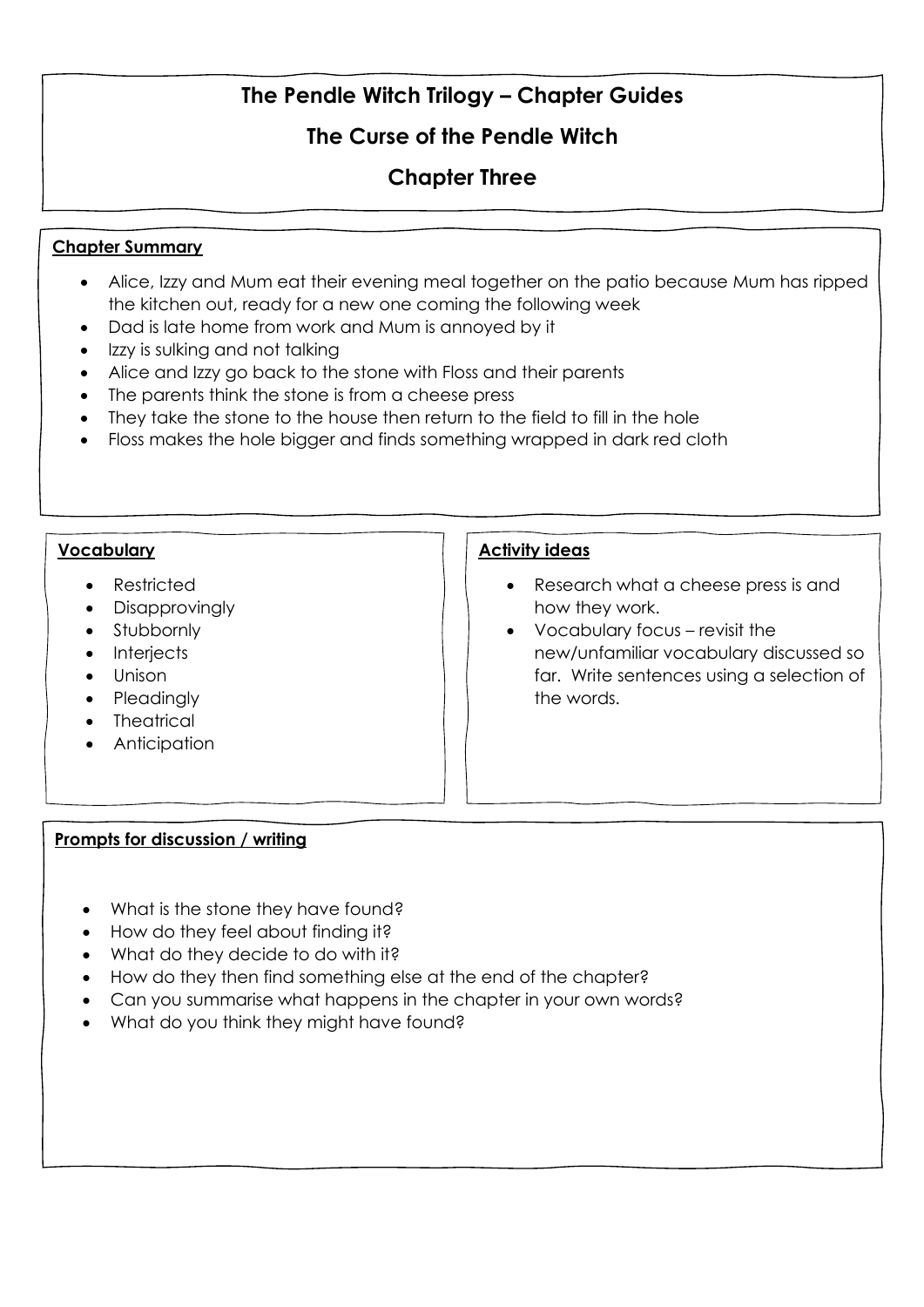## **The Curse of the Pendle Witch**

# **Chapter Four**

### **Chapter Summary**

- The family find a carved wooden box wrapped in dark red cloth
- The box is carved with the numbers 1612 the year in which the Pendle Witch trial took place
- Dad manages to open the box
- Inside the box there is a black and white photo in a frame

### **Vocabulary**

- Crimson
- Eager
- Curiosity
- Persisting
- Significance
- Folklore
- Intrude
- Tarnished
- Instinctively

### **Prompts for discussion / writing**

### **Activity ideas**

- Draw the box and label it with noun phrases from the chapter
- Imagine finding something old/special what would you like to find? Why would it be so important? How would you feel? Write a couple of paragraphs describing the find and your reactions to it.

- What have they found?
- How does Alice react when she holds it?
- How do they manage to open the box?
- What is the significance of the numbers 1612 being carved onto the box?
- How do each of the characters react once the box is opened?
- Can you summarise what happens in the chapter in your own words?
- Why do you think the photo is inside the box?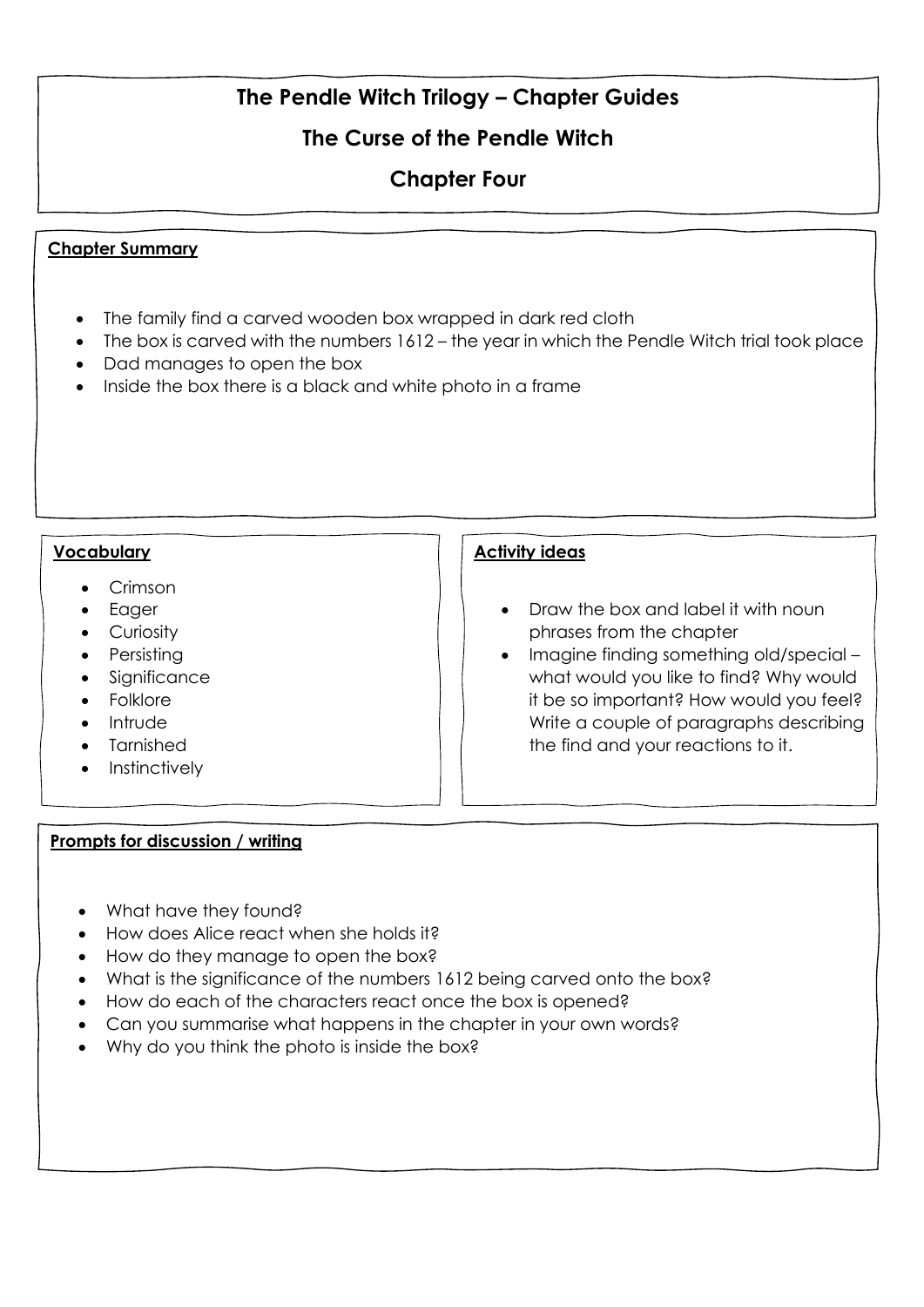## **The Curse of the Pendle Witch**

# **Chapter Five**

### **Chapter Summary**

- The photo in the box is of a family from the 1960s
- Mum sends Alice and Izzy to bed
- Alice has a nightmare about running and falling and thinks she hears a scream
- Alice gets up early and creeps downstairs to look again at the box and its contents
- Alice takes the photo out of the frame, behind it is a lock of hair, a buttercup and a letter
- The letter talks about things going wrong with the family and thinks it is their fault
- The writer has spoken to their neighbour and been told to bury the box to bury a curse
- Alice worries that the box could be cursed

#### **Vocabulary**

- Identical
- Finality
- Punctuated
- Fragments
- Eerie
- Dislodge

#### **Activity ideas**

- Summarise what was in the letter in your own words. Can you do it with a restricted word count (such as a Tweet) to ensure succinctness.
- Imagine Alice has told you the situation and asked for your advice. Should she tell her parents about the letter, her nightmares and that she believes the box is cursed? Why?

- What was inside the box?
- How do you think Alice and Izzy feel about having to go to bed?
- Why does Alice struggle sleeping?
- What is behind the photo?
- What does the letter tell us?
- How does Alice react to what is in the letter?
- Can you summarise the chapter in your own words?
- What do you think might happen next?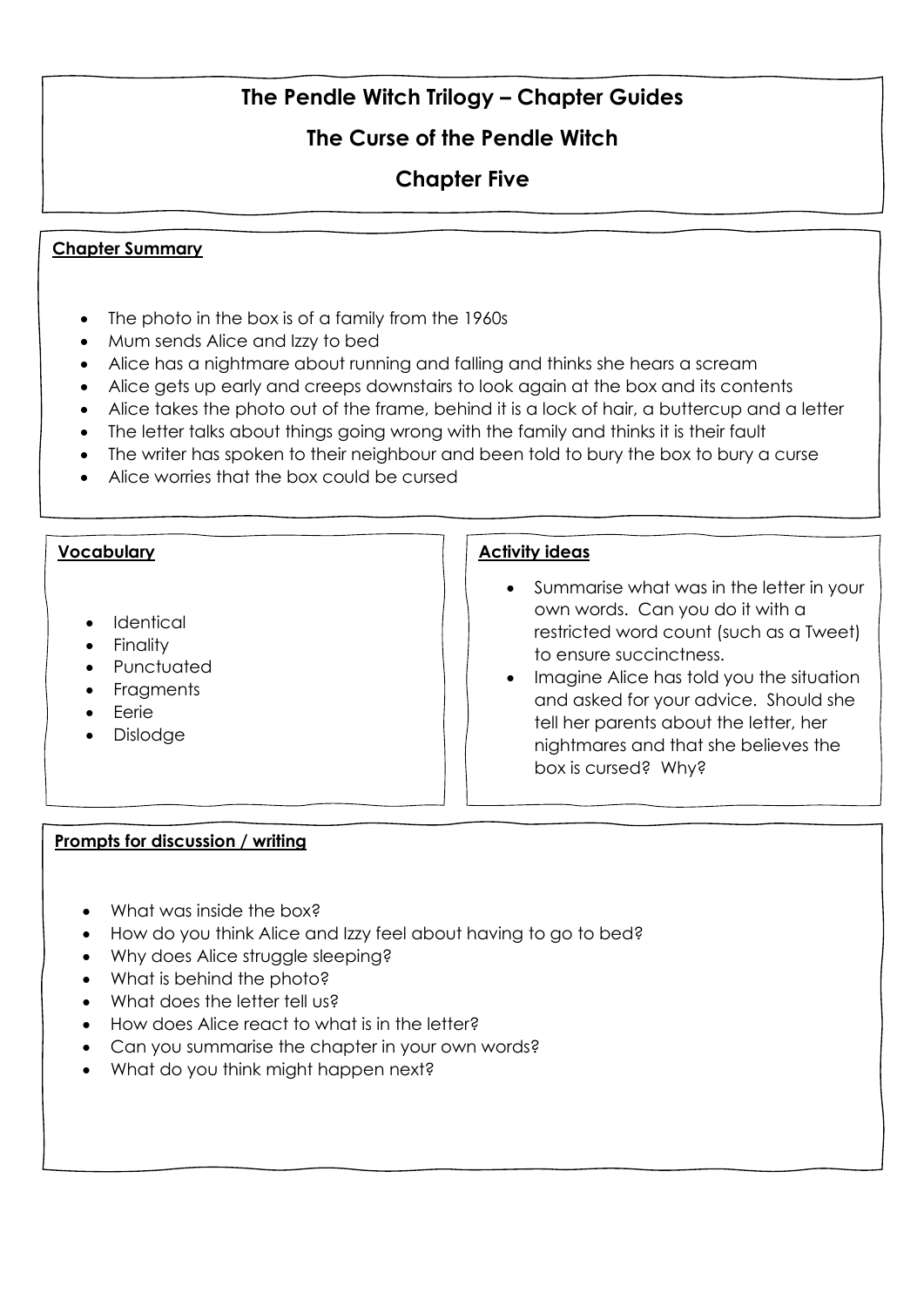### **The Curse of the Pendle Witch**

## **Chapter Six**

### **Chapter Summary**

- The following morning, Floss is very poorly
- Alice is angry and upset, but also worried because she has read the letter and thinks she has brought a curse into the house
- Alice goes for a walk, upset that Floss is ill and thinks again about the letter in the box and the idea it might be cursed
- The vet comes, gives Floss some medicine and takes her away for some tests
- Mum worries that Floss has eaten some of the debris from the ripped-out kitchen and is blaming herself

### **Vocabulary**

- Limply
- Ignorantly
- Eagerly
- Hunched
- Awkward
- Gaping
- hesitates

#### **Activity ideas**

- Create an emotions graph to show how Alice feels at different points in the chapter
- Create a character study for Alice, comparing what she says, what she is thinking and how she is feeling. These can be displayed in speech bubbles, thought bubbles and hearts.

- What has happened to Floss?
- What range of emotions does Alice feel about Floss being poorly?
- How do the different characters react to Floss being poorly?
- Why is mum blaming herself for Floss being poorly?
- What does Alice think might have caused Floss to be poorly?
- Can you summarise what happens in the chapter in your own words?
- What do you predict will happen to Floss?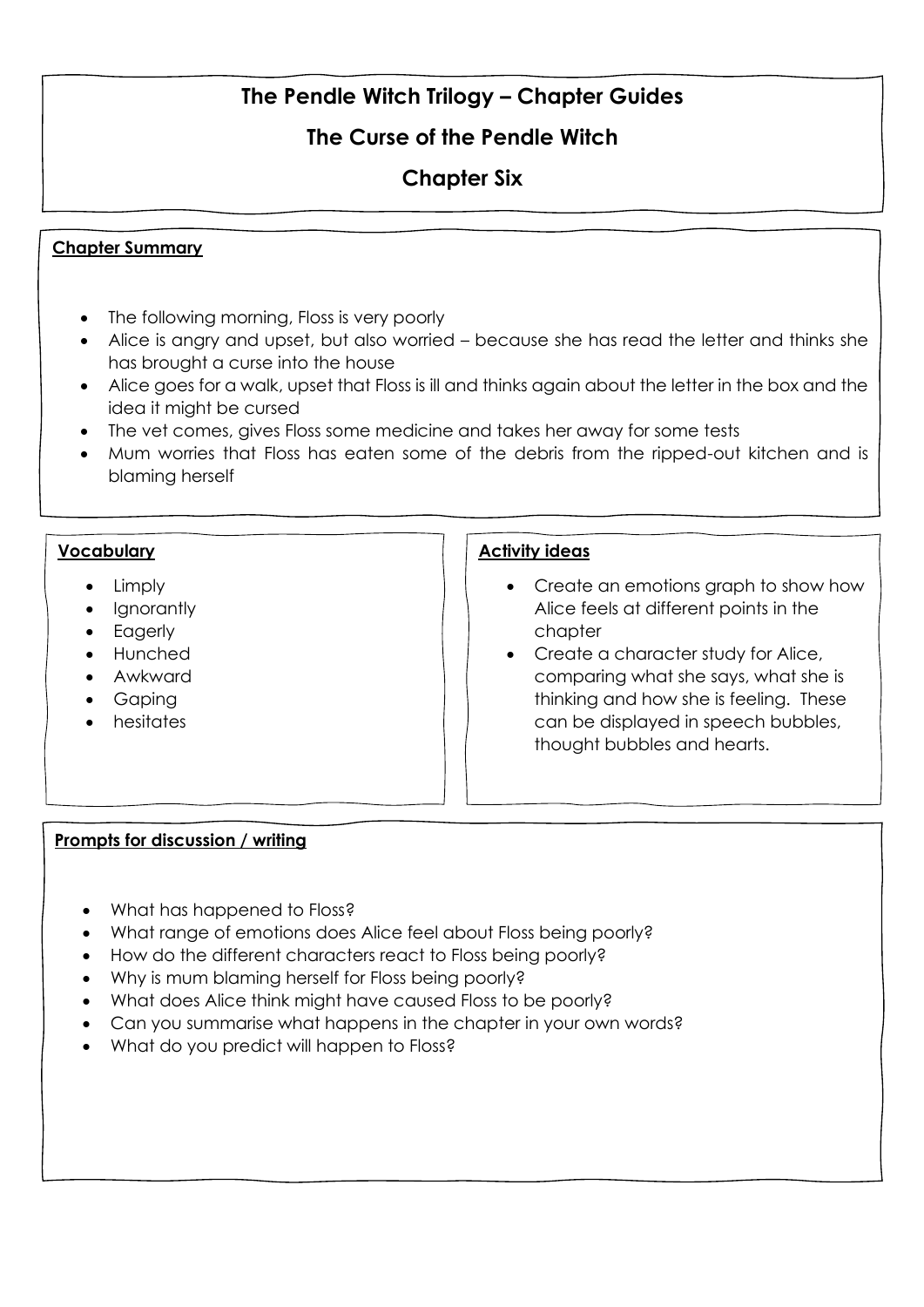## **The Curse of the Pendle Witch**

## **Chapter Seven**

### **Chapter Summary**

- Alice and Izzy return from the field and find the house in silence
- Mum has been crying
- The phone rings and mum answers it, crying when she ends the call
- Izzy hugs Mum, who explains that Floss is very poorly
- Alice runs from the house and keeps running, even beyond the point she's not allowed to pass on her own
- Alice returns home, determined to find a way to make Floss better
- As she tries to climb the wall into the garden, she finds something hidden in it, wrapped in crimson velvet

### **Vocabulary**

- Overwhelming
- Shrill
- Reassuring
- Forbidden
- Disobey
- Momentarily
- Idyllic
- Resigned

### **Activity ideas**

- Write the start of the next chapter with Alice taking out whatever is in the wall. Describe what you predict it might be and Alice's reactions to finding it.
- Vocabulary focus revisit the new/unfamiliar vocabulary discussed so far. Write sentences using a selection of the words.

- Who does Mum speak to on the phone and what do they tell her?
- In what ways do Alice and Izzy react differently to seeing Mum crying?
- *The silence is almost deafening*. What does the author mean by this and what effect does she want it to have on the reader?
- Why does Alice go beyond the two trees even though she knows she isn't allowed?
- How do Alice's feelings change while she is by the river?
- What does Alice find?
- What is the significance of the red cloth?
- Can you summarise what happens in the chapter in your own words?
- What do you predict might be inside the red cloth and why?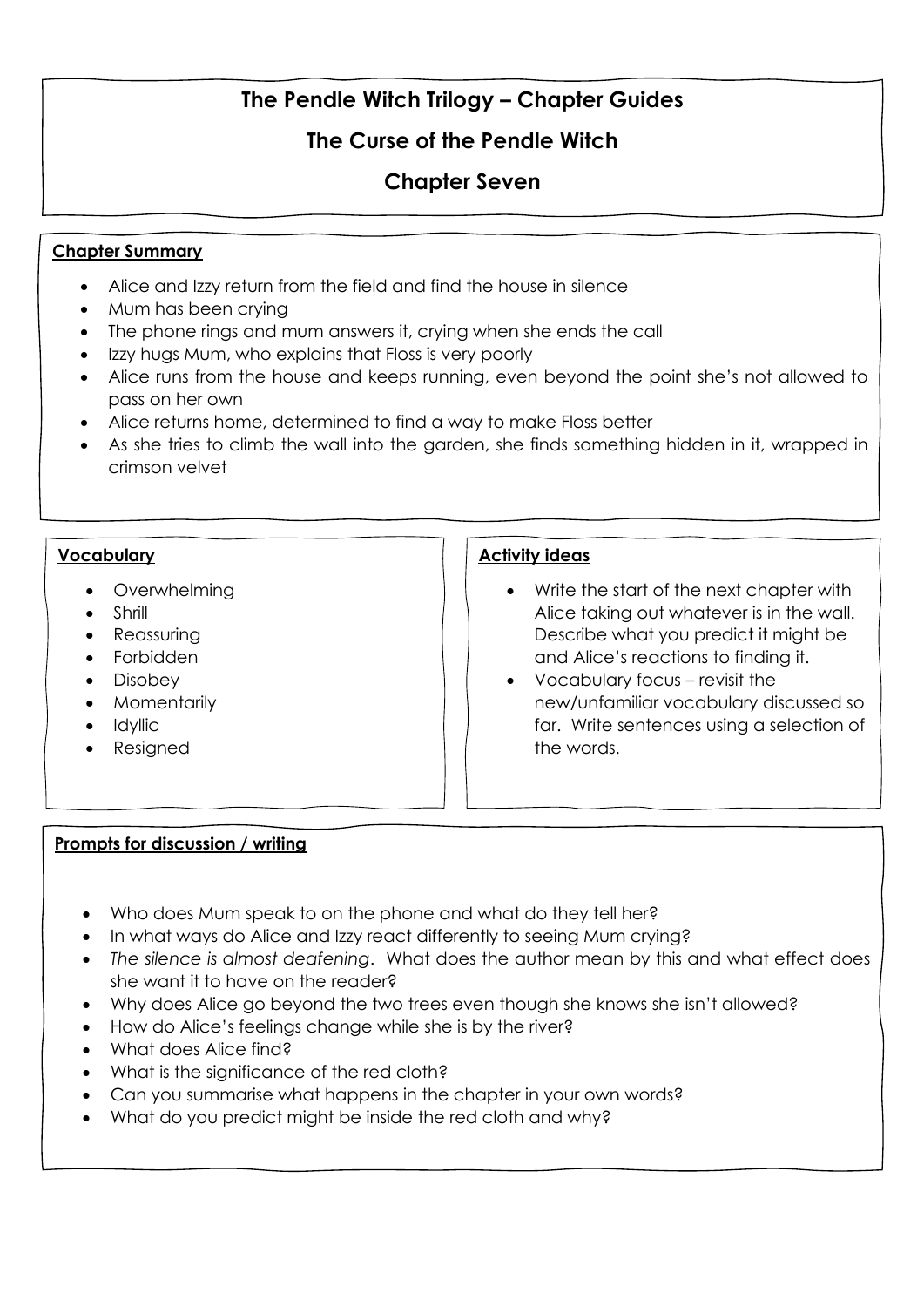## **The Curse of the Pendle Witch**

# **Chapter Eight**

### **Chapter Summary**

- Alice unwraps the cloth
- In it, is a silver crucifix and a small animal skull
- Alice hears Izzy so she quickly wraps the items back up and hides them in the wall
- Mum is upset with Alice for running off
- Alice apologises, and she and Izzy help Mum with tearing off the wallpaper
- Dad returns home, saying he's been to see Floss and that she's still poorly
- Izzy comes to sleep in Alice's room
- Alice has nightmares about the day's events and the red cloth, but also hears the scream again and sees an image of something she thinks is blood

#### **Vocabulary**

- Anticipation
- Justify
- Delicate
- Caverns
- Pendulum
- Scuttling
- Interrogate
- Acknowledge
- Frantic

# **Activity ideas**

- Write a list of all the things Alice has found and suggest how they could be linked.
- What advice would you give to Alice about whether to tell her family about what she has found (remember the family don't know about the letter etc behind the photo, or about the skull and necklace)?

- What does Alice find?
- Why could it be linked to the box, photograph and letter?
- How does the weather change when Alice has the objects and why might the author have included this?
- Why doesn't Alice tell Izzy about where she has been and what she found?
- Why does Alice find it hard to sleep?
- *My eyelids heavy and blinking, but too afraid to close.* What is the author wanting the reader to think about Alice by including this line?
- Can you write a summary of the chapter in your own words?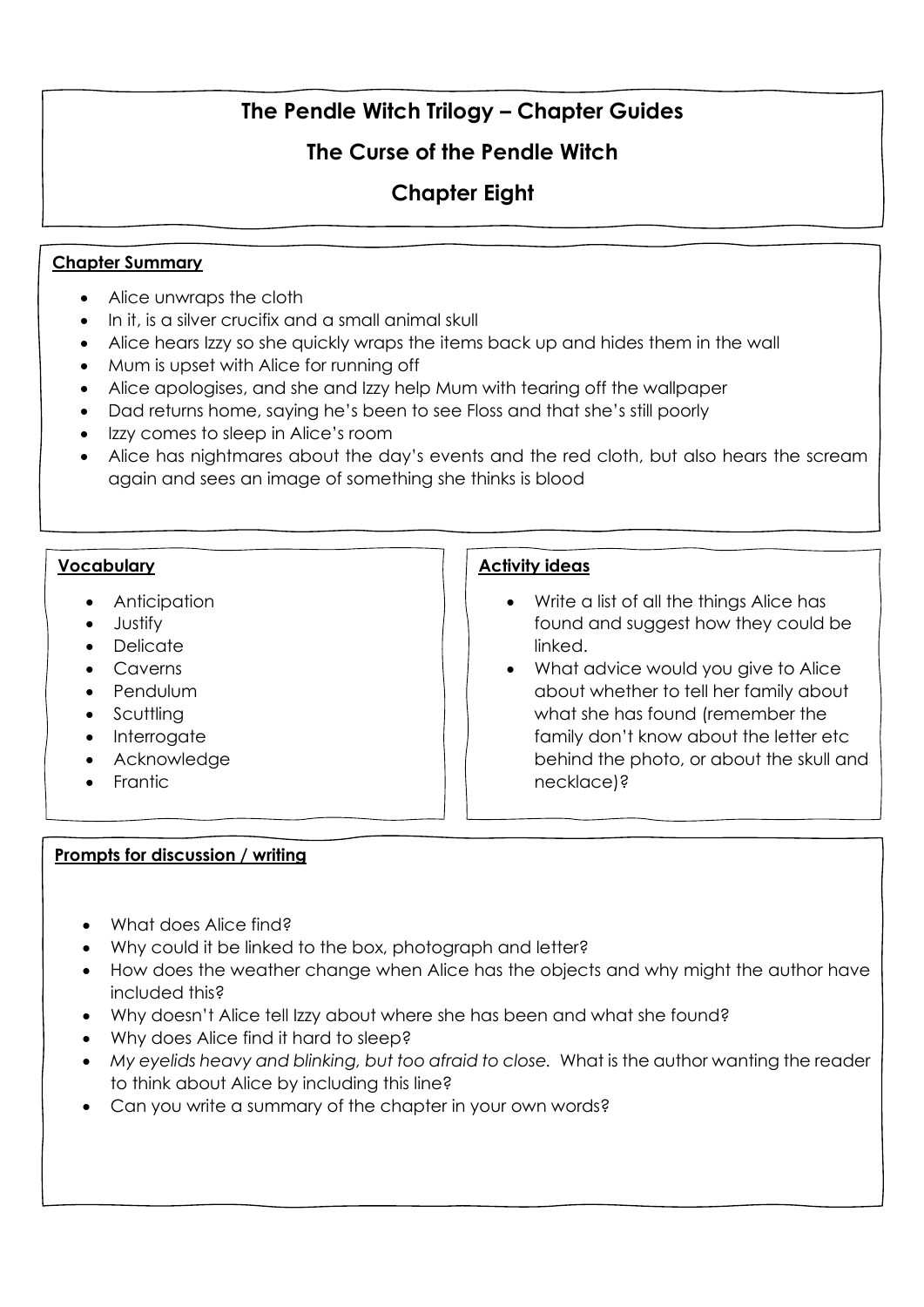# **The Curse of the Pendle Witch**

## **Chapter Nine**

### **Chapter Summary**

- The following morning, Alice returns to the items in the wall and realises that rest of the family haven't seen the letter behind the photo
- Mum calls for the girls. Alice returns, but there is no sign of Izzy
- Alice wants to tell her Mum about the curse, but Mum is upset about Izzy
- Mum searches the field behind the house while Alice returns inside
- Alice picks up the box and takes it to where the other items are hidden in the wall
- Mum rings Dad who returns home from work

### **Vocabulary**

- Scouting
- Frantically
- Compels
- Shroud
- Muffled

### **Activity ideas**

- Write a list of things that Alice could do to try to make things right.
- Investigate and collect examples from the chapter where dialogue and narrative or action are woven together. Use these to write some similar sentences of your own.

- Why does Alice go to the garden wall?
- How does Mum react when Izzy doesn't come back?
- How do you think Alice feels about the way Mum talks to her after she asks if she has read the letter?
- *The call of the birds, my happy childhood soundtrack that yesterday made me feel at peace, suddenly seems to torture me*. Why does the author include this line and what effect is she wanting to create?
- How does Alice feel at the end of the chapter?
- Can you summarise the chapter in your own words?
- What do you think Alice could do to try to put things right?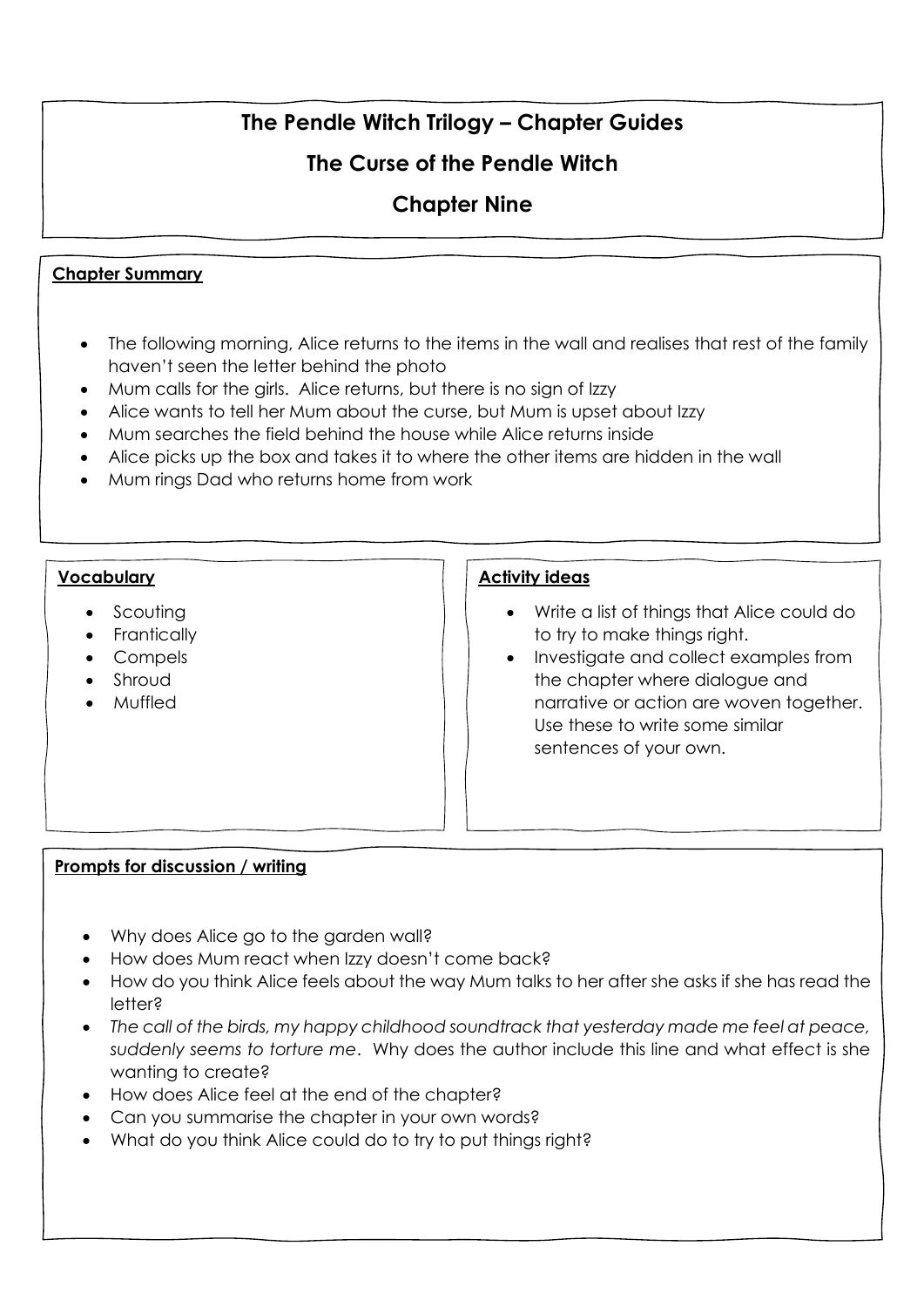# **The Curse of the Pendle Witch**

## **Chapter Ten**

### **Chapter Summary**

- The police arrive and talk to Alice's parents
- Alice gets the box, skull and necklace and goes to sit by the barn where the box was found
- Alice thinks about where Izzy might have gone
- She crosses the road to 'Witches Quarry', in case Izzy might have gone there
- She climbs the steep banking, shouting Izzy's name
- She slips and hurts her knee but carries on climbing, but she then passes out

### **Vocabulary**

- Blaring
- Conscious
- Instinctively
- Combination
- Unceasing
- Awe
- Crinoids
- Consuming
- Incline

# **Activity ideas**

- Act out a conscience alley of the reasons Alice should and shouldn't have gone looking for Izzy.
- Write a list of the reasons for and against Alice going to look for Izzy.

- Why does Alice gather everything together and sit by the barn?
- What does she think Floss would have done?
- What possible places does Alice think Izzy might have gone to and why?
- Why does Alice think Izzy might have gone to the old quarry?
- What happens to Alice at the end of the chapter?
- Do you think it was right for Alice to go off looking for Izzy?
- Can you summarise what has happened in the chapter?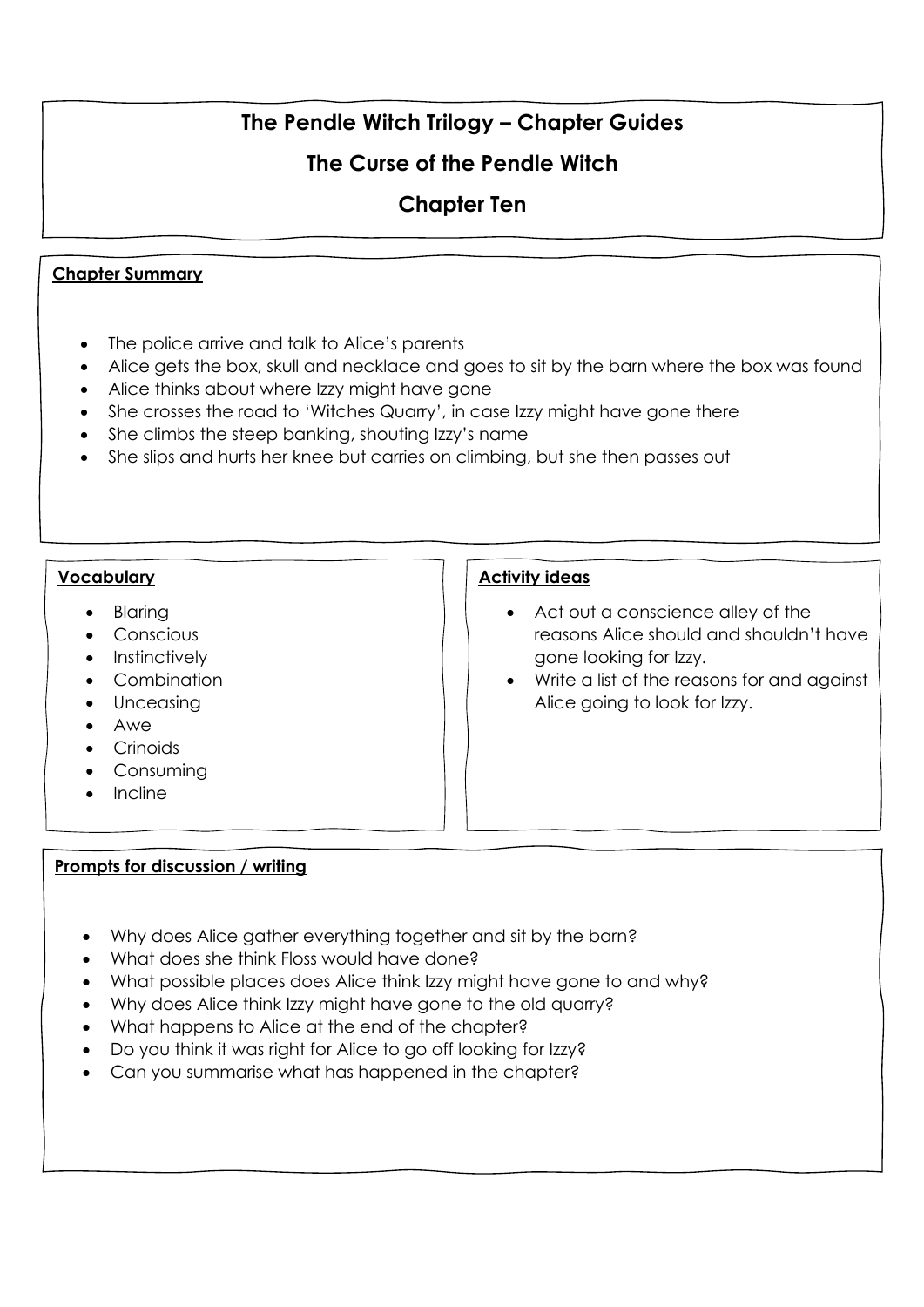# **The Curse of the Pendle Witch**

# **Chapter Eleven**

### **Chapter Summary**

- When Alice comes around, she finds that there is an old lady with her
- Alice starts to tell the lady about Izzy going missing
- The lady introduces herself as Maggie Duerden, and Alice recognises her name from the letter
- Maggie tells Alice about a place called Cat Gallows Wood
- Maggie talks to Alice about some of the stories about what happened in 1612
- They go home and Maggie explains to Alice's parents that they need to bury the box in the woods
- Mum thinks it's a ridiculous idea, but Dad agrees to try it

### **Vocabulary**

- Frantically
- Gnarled
- Gallows
- Mummified
- Intently

### **Activity ideas**

- Write in your own words a summary of what Maggie tells Alice about the box and the witches.
- What would you have done if you were Mum and Dad? What would you have said to Alice and Maggie? Would you have gone to the woods?

- How do you think Alice feels when she first regains consciousness?
- Why do you think she starts to tell Maggie about Izzy and Floss?
- What does Maggie explain to Alice about the box and the curse?
- What do we learn about the photograph, letter and other items Alice has found?
- What do Maggie and Alice do?
- Do you think Alice is right to believe/trust Maggie?
- Why do you think Mum doesn't agree to going to the woods, but Dad does?
- Can you write a summary of what has happened in the chapter?
- What do you predict will happen next?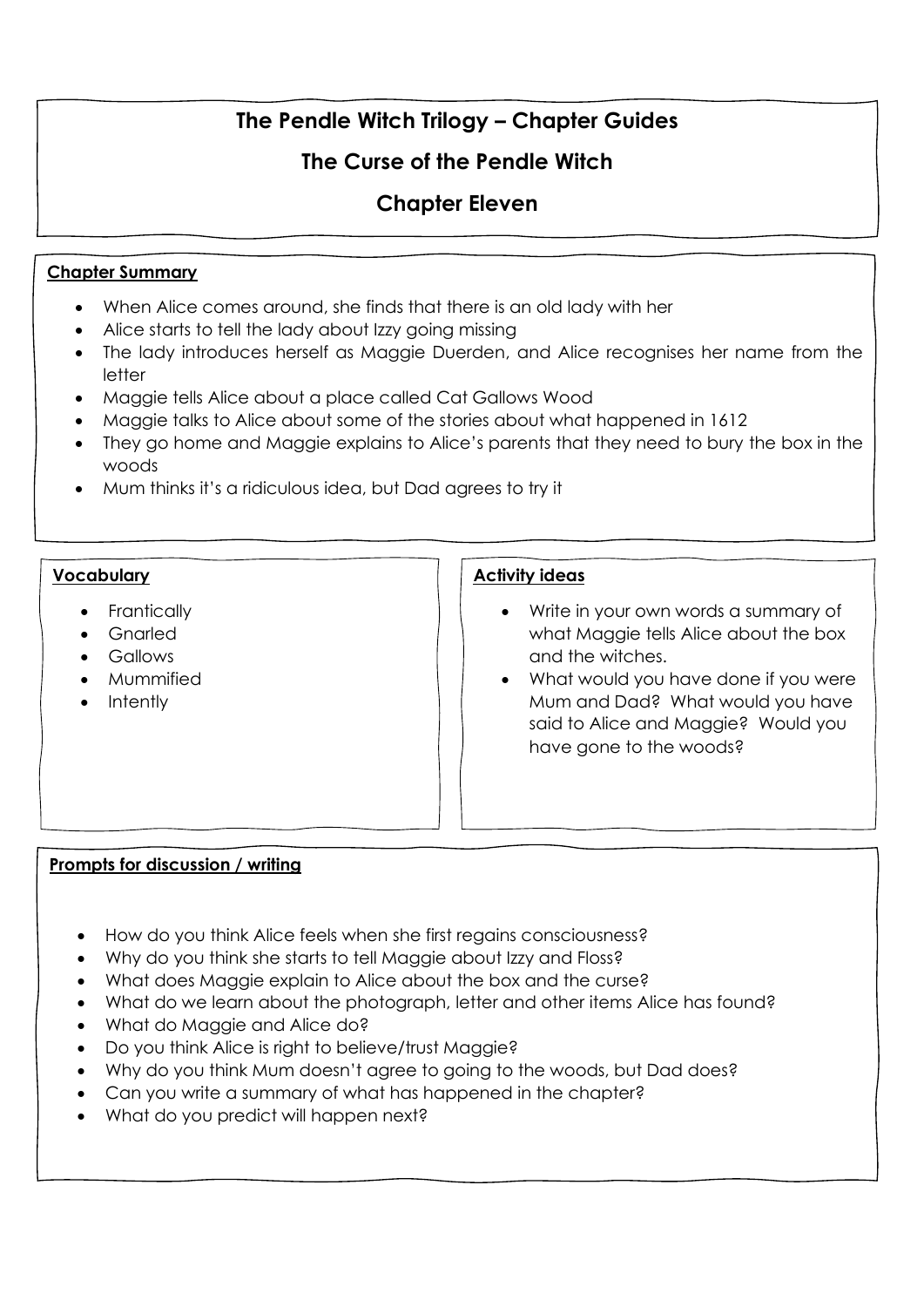### **The Curse of the Pendle Witch**

## **Chapter Twelve**

### **Chapter Summary**

- Alice, Dad and Maggie go to Cat Gallows Wood
- Maggie explains the items must be buried around the woods
- She leads the way and advises Dad and Alice where to bury each item
- Maggie tells Alice that she knows where to bury the items because of a feeling, and suggests to Alice that she has the feelings too
- Alice thinks she feels something touch her, and Maggie seems nervous
- After all the items are buried, they return home

#### **Vocabulary**

- Dispersing
- Authority
- Incessantly
- Ominous
- Foreboding
- Contort
- consumed

#### **Activity ideas**

• The author uses the weather to create certain moods throughout the book – find examples from this chapter, then create some sentences of your own using this technique.

- What are Alice's fears at the start of the chapter?
- How does the author use the weather to create tension/a sense of eeriness in the chapter?
- Do you think something touches Alice, or do you think she is imagining it? Explain your answer.
- Can you summarise in your own words what happens in the chapter?
- What do you predict will happen in the final chapter of the book?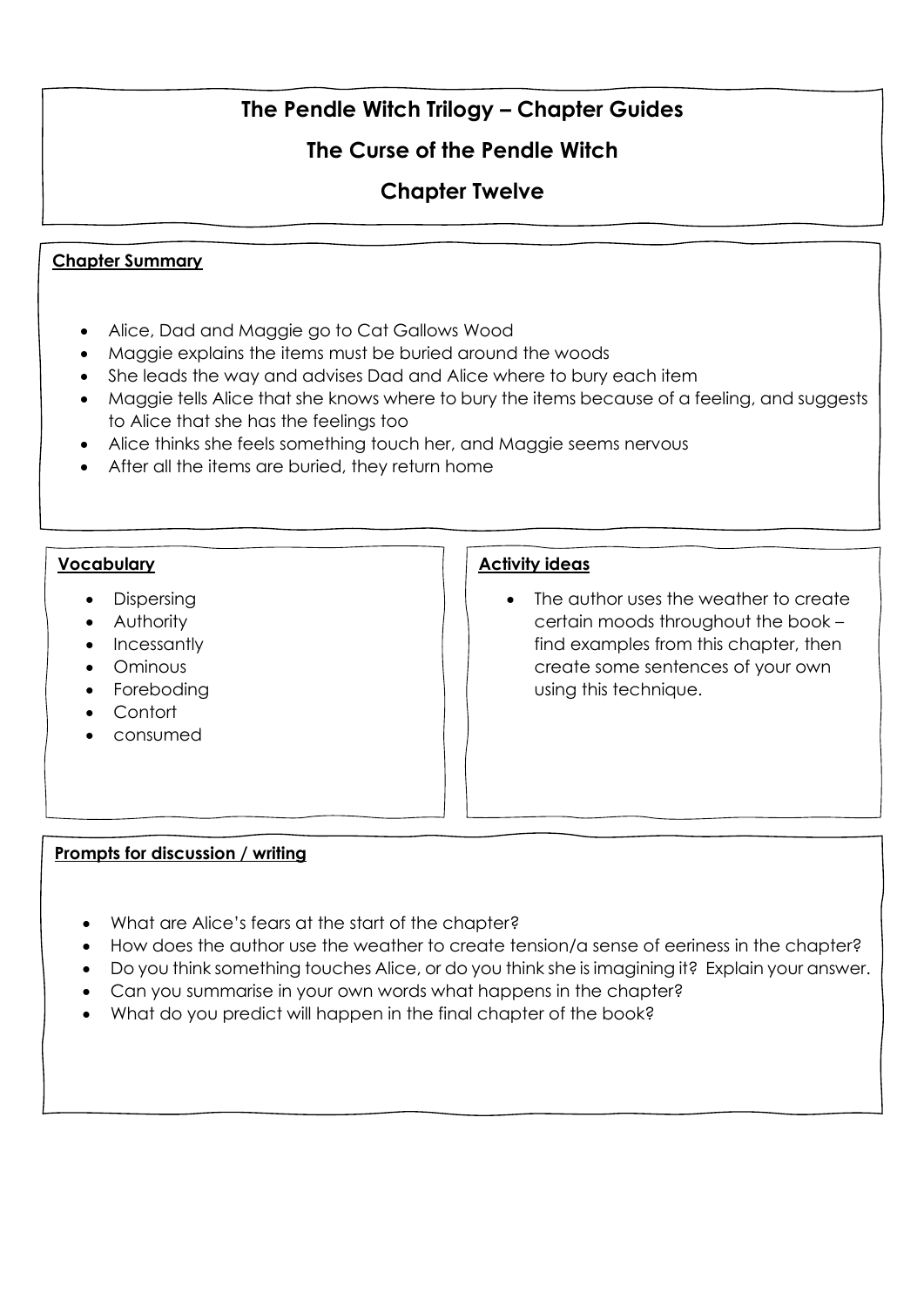# **The Curse of the Pendle Witch**

## **Chapter Thirteen**

### **Chapter Summary**

- Alice, Dad and Maggie return home to find Izzy is back home, and is singing in the kitchen with Mum
- Izzy had returned ten minutes previously and says she doesn't know where she has been
- Maggie tries to convince Mum that the curse is true
- The vet rings to say Floss can come home
- Alice has another nightmare in which she hears a scream, sees a pool of blood, hears footsteps behind her and feels a pain in her leg

### **Vocabulary**

- Sheepishly
- Sceptical
- Reassuringly
- Rapidly
- Eagerly

### **Activity ideas**

• Write a review of the book – include a summary of the plot, your favourite part, how much you enjoyed it, and who you would recommend it to. Email it to [rachel@rachelhelenauthor.co.uk](mailto:rachel@rachelhelenauthor.co.uk) and it might feature on the website!

- How does Alice react when she realises Izzy is home?
- What is Izzy's version of what happened?
- What do you think Mum thinks about what Maggie says to her about the curse?
- Why does Alice think she might get into trouble when she gets back to school?
- What happens in Alice's nightmare?
- Why is she worried that the nightmares might signify something else is going to happen?
- Can you summarise what happened in the chapter?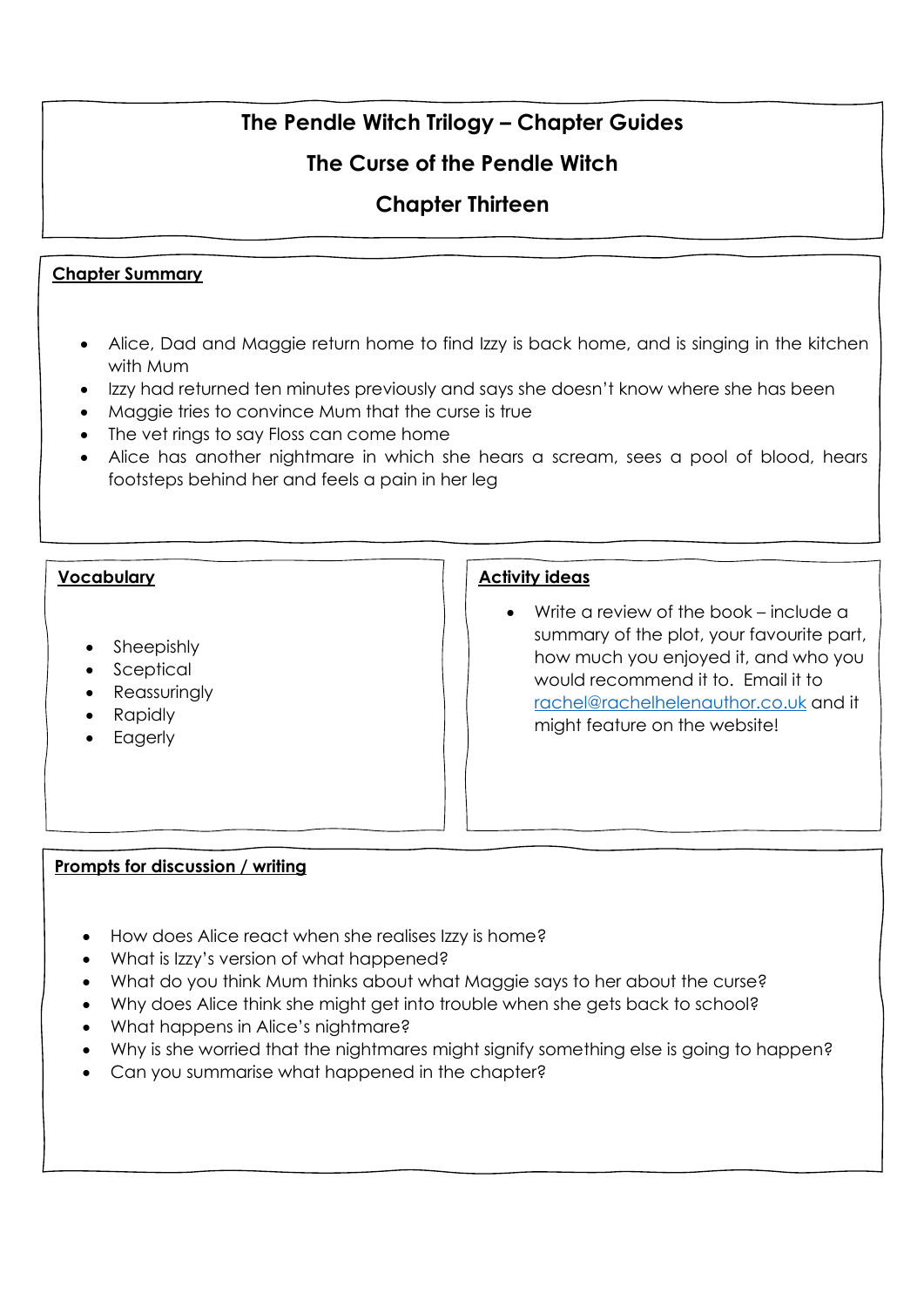## **The Curse of the Pendle Witch**

## **Writing Plan**

### **Day one**

Refer back to the chapter summaries and children's responses after each chapter.

Create a boxed plot/story map/story mountain for the book, picking out the key events (an example is available to download from the website: [www.rachelhelenauthor.co.uk\)](http://www.rachelhelenauthor.co.uk/)

Give children parameters for what needs to stay the same and what can be changed for them to create their own story. For example, things they could change might be: the characters could be friends/brothers/cousins, they might have a cat/horse/chicken which becomes sick or disappears, inside the box might be a diary/drawing/piece of jewellery, and they might have to break the curse by burning the item/chanting a spell. Things they might need to keep the same, could be the box is from 1612, it is linked to the witches, two bad things happen to the family, the curse has to be broken at the end.

Model this to them by creating a plan which will be used to model writing during the week.

### **Day two**

Refer back to the model plan. Recap the style of writing used by the author – first person and present tense.

Write the opening paragraph / two paragraphs, modelling the writing and collecting children's ideas to assist with this. During this, also include modelling reading back and self-correcting. Set objectives which relate to work the children have done during the reading of the book – ideas for these are included in the boxed plot download.

Children then write the first two boxes from their plan, with an emphasis on achieving the relevant objectives.

### **Day three**

Read back what was written on day two. Model the writing of the next part of the story, including self-correcting.

Children then write the next two boxes from their plan, again with an emphasis on achieving the relevant objectives.